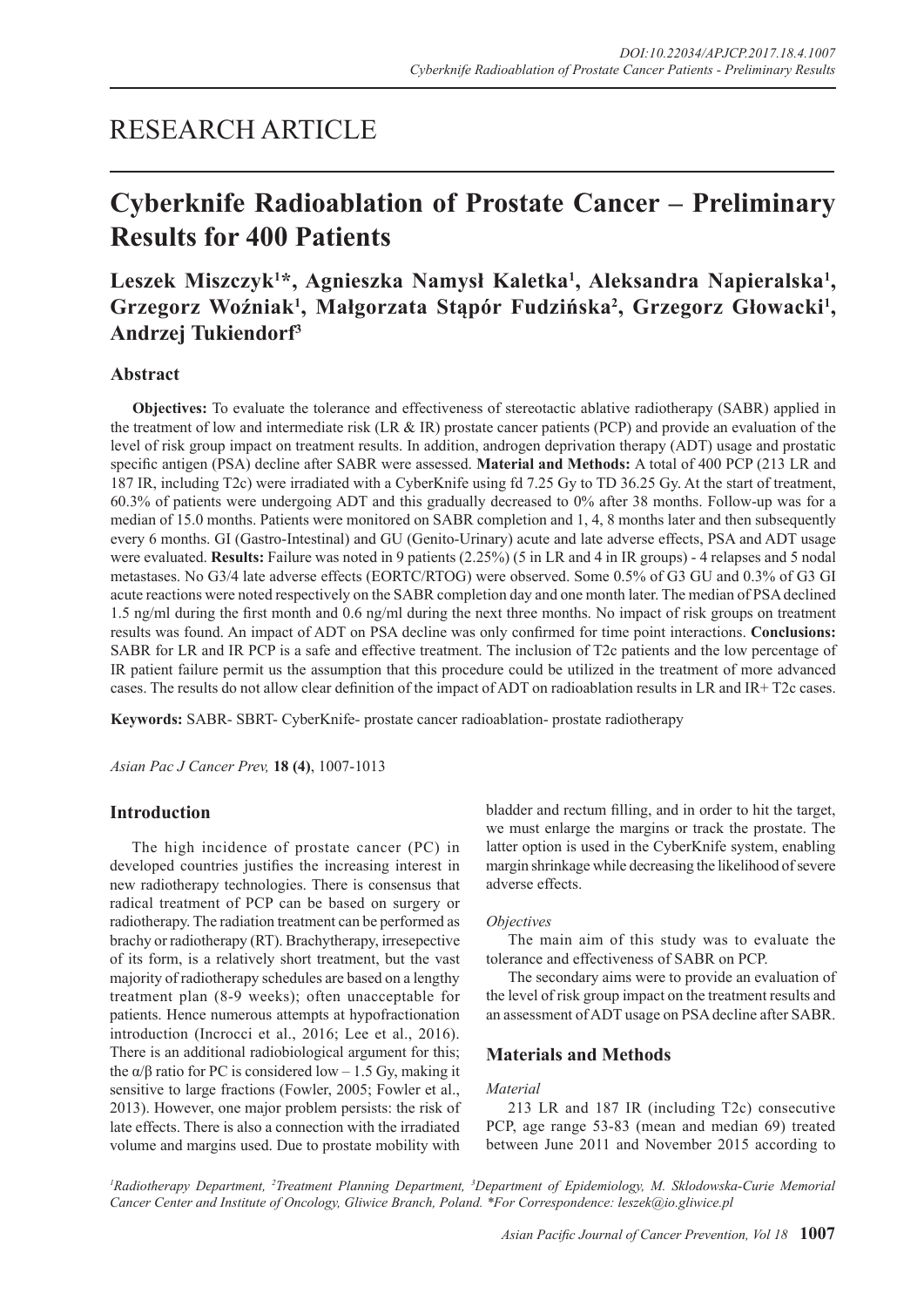#### *Leszek Miszczyk et al*

routine clinical protocol in one RT center. The LR group included T2a or lower stage patients with  $PSA \leq 10$ ng/ml and Gleason score  $\leq 6$ . The IR group comprised T2b-2 cpatients with PSA≤ 20 ng/ml and Gleason score 7 (3+4 only). Maximum prostate dimension 50 mm.

Prior to SABR, patients were informed of their options by urologists and given an informed choice.

Detailed data concerning PSA concentration, Gleason score, T stage, risk group and ADT usage of irradiated patients are presented in Table 1. Diagnosis was formed on the basis of the core biopsy performed transrectally (eight cores - four from each lobe). From one core, six slices were examined. In ambiguous cases AMCR and P63 expressions were checked. PC was identified if AMCR was positive and P63 negative. As we could not verify some cores from remote urological ambulatories; in 31 cases the Gleason score was below 5.

The TNM stage was evaluated based on MRI (if contraindicated, CT was performed), abdomen USG, chest X-ray and bone scintigraphy. If scintigraphy was unclear, a fluorocholine or sodium fluoride PET was undertaken.

Means of prostate dimensions (X-Y-Z) - 42.9 x 37.3 x 40.6 mm.

117 patients were comorbidities-free. 254 suffered from cardiovascular diseases, 45 diabetes, 24 pulmonary diseases, 22 arthritis, 9 GI diseases, 8 other neoplasms, 4 renal failure, 2 anemia, 2 Parkinson's disease, 1 hyperthyroidism and 1 syringomielia.

122 patients had no urinary symptoms. 229 nycturia, 110 polyuria, 54 difficult urination, 14 dysuria, 2 rectal bleeding and 1 hematuria.

According to our protocols, ADT is not a standard treatment for LR and IR PCP, although urologists use it. Thus, at SABR initiation 60.3% of patients took ADT and PSA varying from 0.008 to 20.4 ng/ml (median 2.3). 159 patients used a combination of LHRH analogs and flutamide, 42 LHRH analogs alone, 18 flutamide, 1 bicalutamide and in 12 cases no information concerning ADT was available. ADT duration before SABR ranged from 0.5 to 48 months (median 2.3). During FU we tried to convince urologists to cease ADT.

FU varied from 1 to 53.9 months (mean 16.9, median 15.0) (time after failure was not included in the FU).

The last update was completed 12th May 2016.

### *Method*

Patients were irradiated using the CyberKnife system, comprising a 6MV linear accelerator installed on a robotic arm with six degrees of freedom. The system is connected to a robotic couch (six degrees of freedom) and a tracking system allowing correction of the patient position and beams inlet. For this purpose, three markers (Gold Anchors, 2-cm-long golden wires, 0.3 mm in diameter, incised every 2 mm) were implanted transrectally, under USG control, in a triangular-like configuration. During implantation it bends itself to prevent migration. From one week after implantation, treatment planning procedures were initiated. An individual vacuum system was prepared followed by CT and MRI scans.

The treatment plan was prepared on the basis of CT-MRI fusion using the Multiplan system. 180 to 250

non-isocentric beams were used and the time of fraction delivery varied from 40 to 65 min.

The prostate position was checked every 5 to 150 seconds (depending on stability).

Patients were irradiated on alternate days (9 days) with fd of 7.25 Gy to the TD 36.25 Gy delivered to the Planning Target Volume (PTV) comprising Clinical Target Volume (CTV) (prostate + proximal 1 cm of seminal vesicles) and 3 mm of margin in posterior and 5 mm in other directions. The organs at risk were: the rectum, bladder, penile bulb and femoral heads.

Patients were monitored on the day of SABR completion and subsequently 1, 4, 8 months thereafter and then every 6 months. GI and GU acute (till the 4th month) and thenceforth, late adverse effects using the EORTC/RTOG grading system were evaluated. Moreover, additional urological symptoms, PSA and ADT usage were monitored. If a treatment failure occurred, a salvage treatment was undertaken.

Biochemical failures (BF) were evaluated using the Phoenix criterion.

#### *Statistical analysis*

Cox analysis was performed to check the impact of various factors on nodal dissemination as well as relapse risk.

Dependencies between symptoms and potentially influencing factors were analyzed using logistic hierarchical regression.

Linear hierarchical regression was utilized to evaluate the impact of treatment-dependent factors for the intensity of adverse effects and PSA.

A random effects ANOVA was applied to estimate the effects of the risk groups and ADT in time points on the PSA concentration.

All analyses took place within 26 months of FU; subsequent data were too limited to obtain reliable results.

## **Results**

Detailed results concerning ADT usage, adverse effects and PSA are presented in Table 2.

During FU 9 patients (2.25%) failed: 4 relapses and 5 nodal dissemination, as specified:

#### *Relapses*

- Patient 1 – BF after 18 months; the biopsy, relapse confirmation and salvage BT. Now disease-free (DF).

- Patient 2 – BF after 32 months; urologist started ADT, patient lost from FU.

- Patient 3 – BF after 32 months, a biopsy proposed, patient disagreement (poor PS). ADT introduced.

- Patient 4 - BF after 14 months; urologist started ADT, patient lost from FU.

#### *Nodal disseminations*

- Patient 5 – BF after 26 months, choline-PET performed - solitary node (illiac) metastasis. ADT was initiated by the brachytherapist and CK based SABR was undertaken. Now DF.

- Patient 6 - BF after 26 months; metastasis in illiac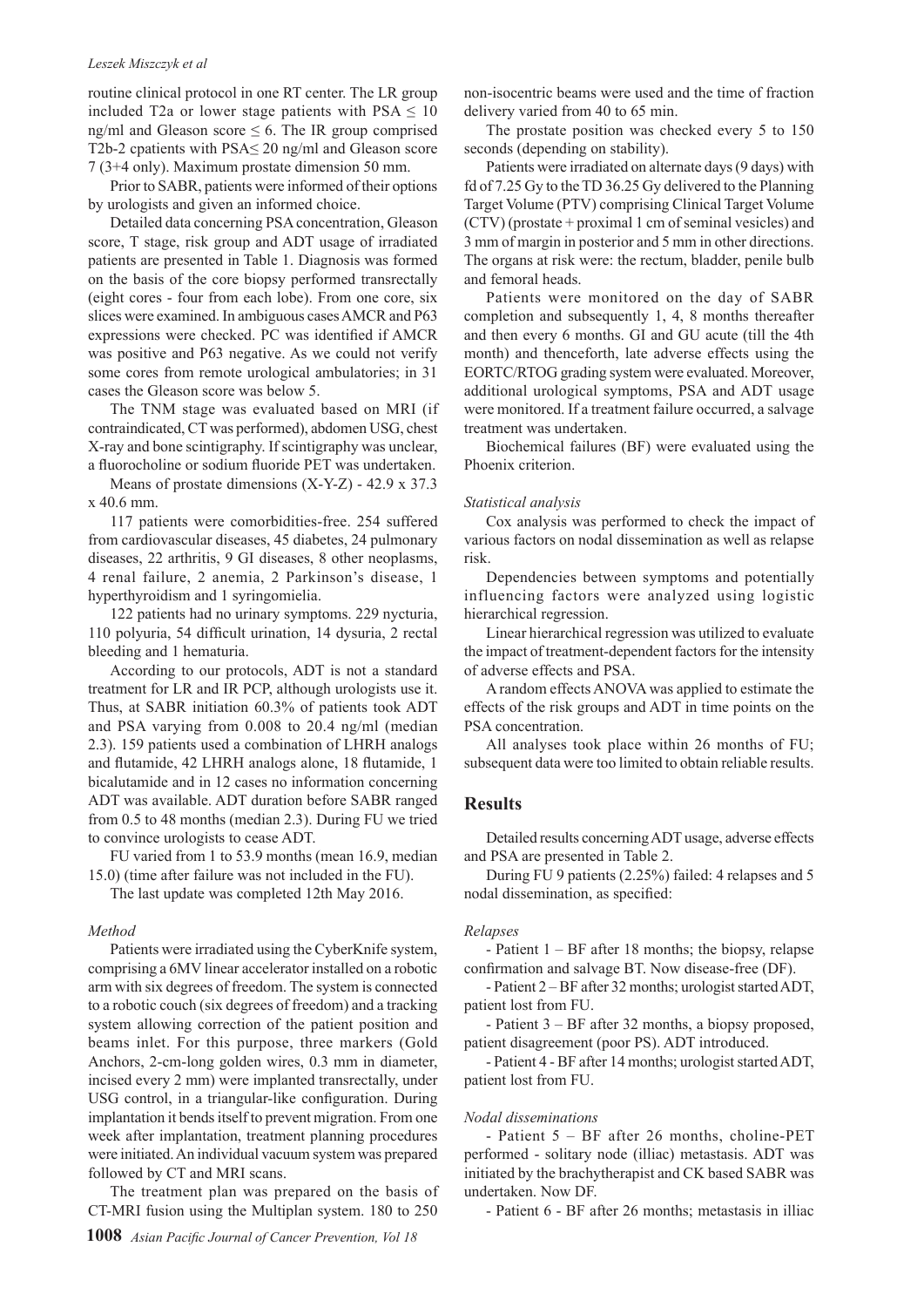

Figure 1. The Course of PSA Concentration During Follow-Up

node found (choline-PET) and CK based SABR was undertaken. Now DF.

- Patient 7 – BF after 14 months; metastasis in illiac node found (choline-PET). Urologist started ADT, patient lost from FU.

- Patient 8 – BF after 14 months, metastasis in illiac node found (choline-PET). Next, CK based SABR was done. Now DF.

- Patient 9 – BF after 14 months; illiac node metastasis found (choline-PET). Next, CK based SABR was done; now DF.

Among the patients with failures, five were LR and four IR. The median of the Gleason score was 6.0; the median of PSA 8.6. Seven patients had T1c, one T2a and one T2b stage. Three had ADT at the SABR start (two nodal disseminations and one local relapse).

Acute and late GI and GU adverse effects were low and their percentages during FU are presented in Table 2.

The PSA decline in the whole group of patients is shown in Figure 1. It was most rapid during the first month (median of fall 1.5 ng/ml). During the next three months, PSA decline was 0.6 ng/ml (median). PSA decreased at a slower pace  $-0.1$  ng/ml (median) in the following 28 months. The courses of means and medians of PSA in subgroups of patients with and without ADT (at the SABR start) are presented on Figures 2 and 3. The PSA decline is faster (equally for the mean as the median) in



Figure 2. The Course of PSA Means During Follow-Up (Patients with and without ADT)

the subgroup without ADT (patients using ADT had lower PSA at the beginning) and from the 20th month of FU values in both subgroups are highly similar. Courses of PSA during FU for LR and IR patients with and without ADT are shown in Figure 4. Furthermore, we can notice the impact of ADT (mainly in IR patients group) until the 20th month of FU only.

#### *Statistical analysis - results*

The Cox analysis showed that the risk of nodal dissemination and relapse is reduced in patients using ADT ( $p=0.018$  and  $p=0.046$  respectively). Moreover, this analysis revealed risk reduction failure in correlation with the patient's age (p=0.029); each additional year resulted in a 10% risk decrease; if the difference was ten years, then the risk decreased over  $(1-0.910)*100\% = 65\%$ .

Positive dependencies between the presence of nycturia and the patient's age (p=0.0055) and tumor stage (TNM) (p=0.0281) and between the presence of dysuria and TNM ( $p=0.0089$ ) and ADT usage ( $p=0.0008$ ) were clearly identified (logistic regression). This analysis showed inverse dependency between the presence of both the aforementioned symptoms and FU (p=0.000).

Linear regression showed an impact of diabetes on GI reaction  $(p=0.0411)$  – it increased GI acute and late adverse effects. Inverse dependencies between the acute GU reaction and Gleason score  $(p<0.026)$  and ADT usage

| PSA concentration |                   | $PSA \leq 10$ ng/ml |                 | 10 ng/ml> PSA <20 ng/ml<br>98 |     |                 |  |
|-------------------|-------------------|---------------------|-----------------|-------------------------------|-----|-----------------|--|
|                   |                   | 302                 |                 |                               |     |                 |  |
| Gleason score     | 2                 | 3                   | $\overline{4}$  | 5                             | 6   |                 |  |
|                   | 4                 | 2                   | 25              | 84                            | 223 | 62              |  |
| TNM stage         | $\rm T_{1c}$      |                     | $\rm T_{_{2a}}$ | $T_{2b}$                      |     | $\rm T_{_{2c}}$ |  |
|                   | 218               |                     | 107             | 49                            |     | 26              |  |
| Risk group        |                   | LR                  |                 |                               | LR  |                 |  |
| ADT               | $\left( -\right)$ |                     | $^{(+)}$        | $\left( -\right)$             |     | $^{(+)}$        |  |
| (before SABR)     | 95                |                     | 119             | 72                            |     | 114             |  |

Table 1. Patient's Characteristics

PSA, Prostate Specific Antigen; TNM, Tumor, Nodes, Metastases; ADT, Androgen Deprivation Therapy; SABR, Stereotactic Ablative Radiotherapy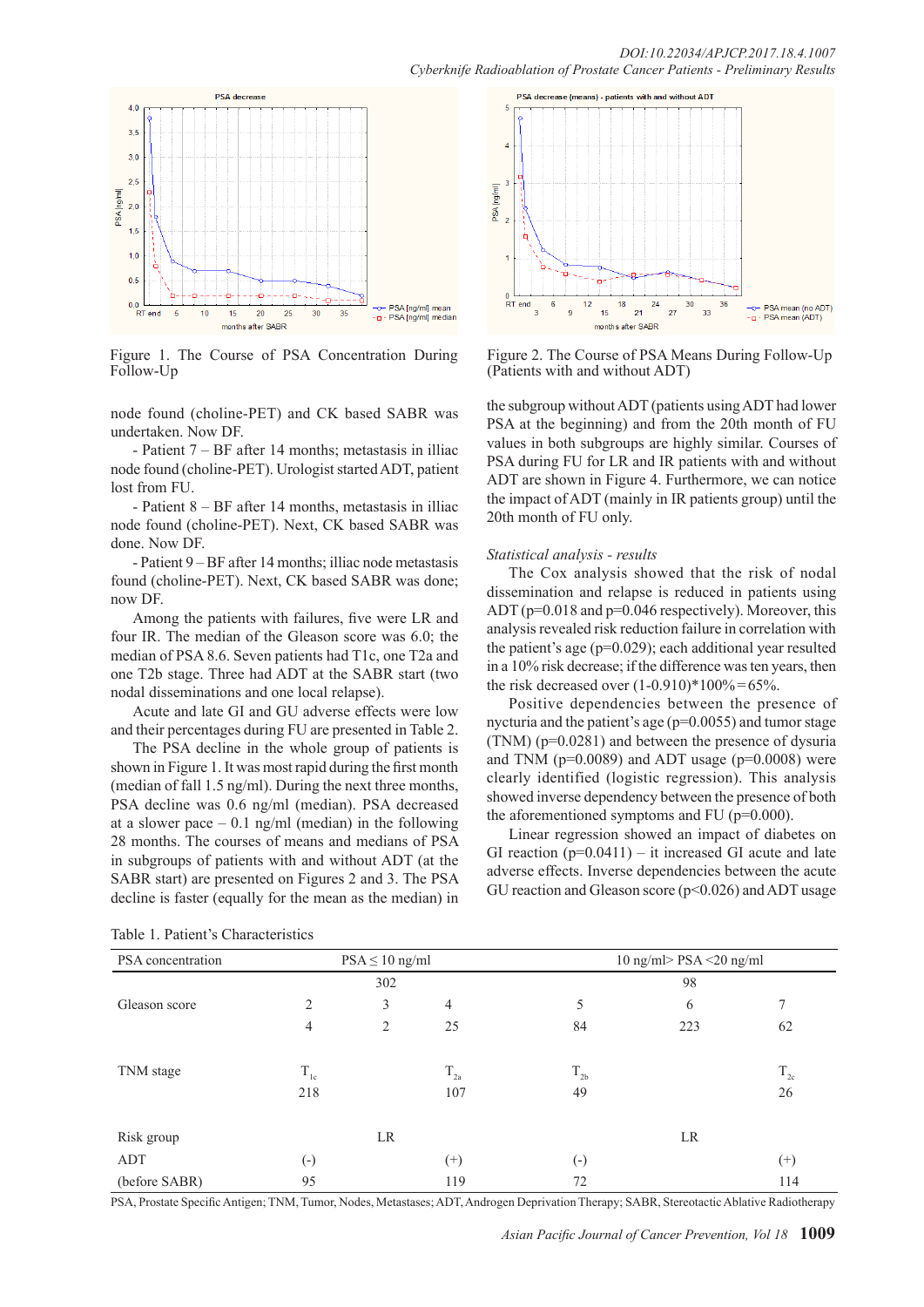

Figure 3. The Course of PSA Medians During Follow-Up (Patients with and without ADT)

 $(p=0.008)$  were identified.

Linear regression revealed an inverse dependency between PSA and FU, age, ADT usage and the presence of comorbidities ( $p=0.0000$ ,  $p=0.00014$ ,  $p=0.0000$  and p=0.0064 respectively). A positive dependency was found for PSA and TNM ( $p=0.045$ ).

A random effects ANOVA presented a difference in means of the PSA between the time points (p<0.001), however, no statistical difference was observed between the risk groups and the risk groups and time points interaction. No difference was found for ADT usage but statistical difference was registered for groups with and without ADT and time points interaction  $(p<0.001)$ . The same results were observed for ADT impact evaluated separately in both risk groups  $(p<0.001$  for both).

Ten patients developed second malignancies during FU: 2 bladder, 2 colon, 2 lung and one stomach cancer, lymphoma, multiple myeloma and brain tumor.

## **Discussion**

## *Failures*

The failure ratio is unexpectedly low (2.25%) and



Figure 4. The Course of PSA Means During Follow-Up (LR and IR Patients with and without ADT)

not connected with TNM (none of the failures in T2c subgroup) nor with the risk group (5 failures in LR and 4 in IR group). It suggests that there is no relevant impact of the risk group (taking into account LR, IR and T2c) on SABR treatment results. Additionally, we did not find statistical impact of the risk group on PSA values, even with time interaction. The low failure ratio is probably connected to a short FU (median 15 months). It could be supported by our previous results based on 200 patients with shorter FU (only 0.5% of failures) (Miszczyk et al., 2015). Other authors reported a larger failure ratio during longer FU: 9.8% (FU median 36 months) (Fan et al., 2015), 6.1% (FU median 30 months) (Jeong et al., 2015), 10.3% (FU median 63 months) (Lee et al., 2014), 4.4% and 10.4% for low and intermediate risk patients respectively (FU median 72 months) (Katz et al., 2014) and 4.5% (FU median 36 months) (King et al., 2013). An interpretation of these reports is difficult because of the low patient number i.e. Fan (2015), Jeong (2015) and Lee (2014) reported 31, 39 and 45 patients respectively; Katz  $(2014)$  and King  $(2013)$  had larger groups  $-477$  and  $1100$ (a multicentric study). Large groups were also analyzed by Freeman (2014) - a multi-institutional study comprising

|                           | RT end                   | month          | 4 months                 | 8 months                 | 14 months                | 20 months                | 26 months                | 32 months                | 38 months                |
|---------------------------|--------------------------|----------------|--------------------------|--------------------------|--------------------------|--------------------------|--------------------------|--------------------------|--------------------------|
| N of observed<br>patients | 400                      | 250            | 343                      | 303                      | 242                      | 143                      | 87                       | 40                       | 14                       |
| No ADT $[\%]$             | 41.8                     | 61.5           | 56.3                     | 75.7                     | 82.2                     | 86.1                     | 97.7                     | 95                       | 100                      |
| GI 0 $[%]$                | 90.7                     | 89.6           | 94.4                     | 95                       | 97.5                     | 93.7                     | 96.5                     | 100                      | 92.9                     |
| GI $1$ [%]                | 8.8                      | 8.4            | 4.7                      | 4.3                      | 2.1                      | 5.6                      | 2.3                      | $\overline{\phantom{a}}$ | 7.1                      |
| GI $2 \frac{9}{6}$        | 0.5                      | 1.6            | 0.6                      | 0.7                      | 0.4                      | 0.7                      | 1.2                      |                          |                          |
| GI 3 $[%]$                | $\overline{\phantom{a}}$ | 0.4            | 0.3                      | $\overline{\phantom{a}}$ | $\overline{\phantom{a}}$ | $\overline{\phantom{a}}$ | $\overline{\phantom{a}}$ |                          | $\overline{\phantom{a}}$ |
| GU 0 [%]                  | 77.5                     | 70.1           | 90.1                     | 95.7                     | 91.3                     | 96.5                     | 95.3                     | 92.5                     | 100                      |
| GU 1 [%]                  | 16                       | 25.5           | $\tau$                   | 3.6                      | 7.1                      | 2.1                      | 2.3                      | 5                        |                          |
| GU 2 [%]                  | 6                        | $\overline{4}$ | 2.9                      | 0.7                      | 1.6                      | 1.4                      | 2.4                      | 2.5                      |                          |
| GU $3$ [%]                | 0.5                      | 0.4            | $\overline{\phantom{a}}$ | ٠                        | $\overline{\phantom{a}}$ | $\overline{\phantom{a}}$ | $\blacksquare$           | $\overline{\phantom{a}}$ |                          |
| PSA mean                  | 3.8                      | 1.8            | 0.9                      | 0.7                      | 0.7                      | 0.5                      | 0.5                      | 0.4                      | 0.2                      |
| PSA median                | 2.3                      | 0.8            | 0.2                      | 0.2                      | 0.2                      | 0.2                      | 0.2                      | 0.1                      | 0.1                      |

Table 2. The Percentage of Evaluated Patients without ADT, GI and GU Adverse Effects and PSA Concentration of Evaluated Patients During FU

ADT , Androgen Deprivation Therapy; GI , Gastro-Intestinal; GU , Genito-Urinary; PSA , Prostate Specific Antigen; FU , Follow-Up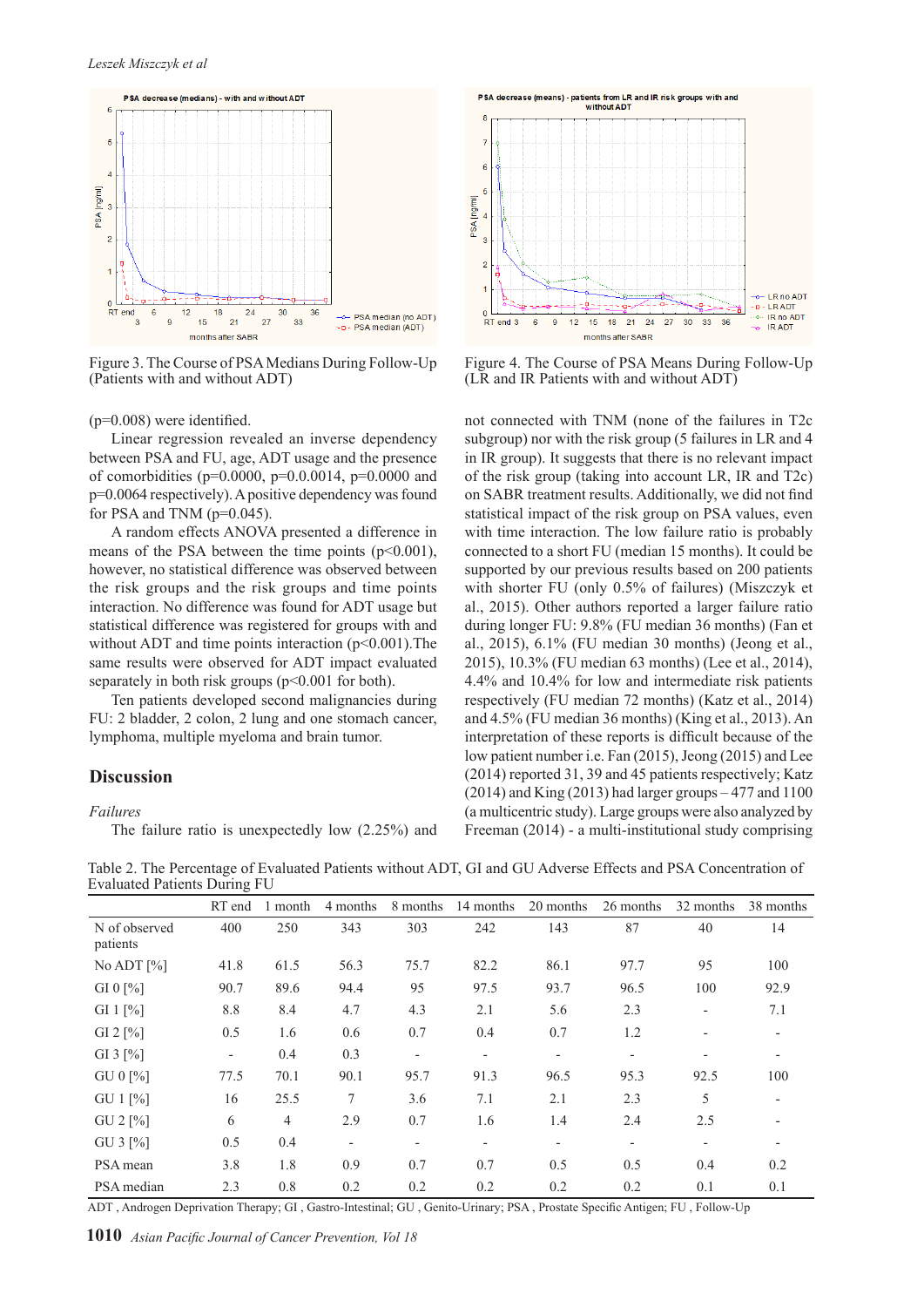45 radiotherapy centers and 2000 men (8% of failures at 2 years FU), by Bernetich  $(2014) - 0\%$ , 8.3%, 4.8%, 10% and 13.3% of failures (5-years actuarial analysis) for very low, low, intermediate, high and very high risk patients respectively (142 men) and by Tan (2014) (a review of 14 CK studies – 1472 patients) – the failures rate varied from 0 to 19%. An exception is the Kim (2016) study, illustrating a lack of failures (33 patients). In all cited studies, the fractionation was the same (5 fractions) and the TD were highly similar: 35 Gy (Bernetich et al., 2014; Katz et al., 2014; Tan et al., 2014), 36 Gy (Lee et al., 2014), 36.25 Gy (the vast majority of patients) (King et al., 2013; Bernetich et al., 2014; Katz et al., 2014; Tan et al., 2014; Miszczyk et al., 2015; Kim et al., 2016) and 37.5 Gy (Fan et al., 2015; Jeong et al., 2015).

One possible explanation for failure disproportion in risk groups: 5 in LR vs 4 in IR could be the inconsistency in patient numbers [213 LR and 187 IR]). A similar phenomenon is described by Bernetich (2014) - 8.3% vs 4.8% of failures in LR and IR group respectively. On the other hand, Katz (2014) reported a larger failure number in IR than in LR group (14 vs 11) (LR group was more numerous – 324 vs 153).

## *Adverse effects*

The intensity and frequency of acute as well as late GI and GU adverse effects were low. None of the patients had rectal bleeding. Admittedly, Joh (2014) reported 1.5% of rectal bleeding (269 men) during a 2-year observation, but the percentage was minimal. Also, Davis (2015) described low toxicity in the group of 437 patients. No grade 3 GI or GU acute and late toxicity was reported (in our material no G3 late toxicity was found, but we noted 0.4% of G3 acute GI and 0.5% of G3 acute GU toxicity). These authors (Davis et al., 2015) reported 3% G1 and 2% G2 late proctitis in comparison to 5.6% and 1.2% observed by us. Similar results were reported (515 patients) by Katz  $(2014)$  – no G3 and 4 acute toxicity and 1.7% of G3 GU late toxicity; acute G2 GI and GU adverse effects were observed in less than 5% of patients and G2 late GI and GU toxicity in 4% and 9.1% respectively. Good SABR tolerance and a low percentage (1.5%) of late urinary retention needing catheterization or TURP was also described by Arscott (2014) (269 men). Janowski (2014) described 3.5% of late GU G3 toxicity (no GI G3) in the group of 57 men with a large prostate (>50 ccm). More frequent and intense adverse GU effects were reported by Woo (2015). All aforementioned results regarded similar fractionation (35-36.25 Gy in 5 fractions), but even, after more intense SABR (38 Gy in 4 fractions) (Pontoriero et al., 2016) no G3 toxicity was reported.

Urinary incontinence after SABR, described by Chen (2014) - 5.7% leaking, more than once daily, was not observed in our material.

## *PSA decline*

The decline of PSA concentration observed was similar to other reports. We can divide FU into three periods: the first month – rapid PSA fall, the next three months, slower but still intense PSA decrease and the rest of FU – with a slow PSA decline. Similar observations were reported

by Kim (2015) – a rapid initial PSA decline followed by a slow decrease and Park (2015) – rapid decline during the first month and a slow decline within the next 2 years. Despite very fast PSA decline in first 4 months after the radioablation, Lee (2016) revealed that this decline is slower than after conventional irradiation (0.43 vs 0.53 ng/ ml/month during the first year after RT). On the other hand Kim (2016) reported even larger PSA decline in the group of intermediate and high risk patients after combination of whole pelvis irradiation and SABR boost (0.61 ng/ml/ month during the first year after RT).

Figures 2 and 3 illustrate that ADT has no real effect in terms of the velocity of PSA decline (in the subgroup with ADT, PSA decline is even slower) and from the 20th month PSA in both subgroups is similar. A random effects ANOVA revealed lack of significant differences between PSA during FU in subgroups with and without ADT, but significant difference for ADT and time interaction. The same results for ADT usage was found in LR and IR subgroups. In analyzing this, we should consider that the percentage of patients using ADT decreases over time.

The most unexpected result is the lack of a clear risk group impact on PSA decline.

## *Statistical analysis - results discussion*

The observed dependency between failure risk and ADT usage and patient age seems obvious. Taking into account the character of SABR, we can compare it to brachytherapy. In some studies, the lack of ADT impact on biochemical outcome in LR and IR risk groups was reported (Merrick et al., 2005); in another, ADT deteriorated treatment results (among men of African descent) (Kovtun et al., 2016). Age impact is unsurprising as prostate cancer among younger patients is usually more aggressive (Ruska et al., 1999; Kanto et al., 2002).

The positive dependency between nycturia and the patient age and TNM is also clear; the probability of this symptom increases with age and tumor stage. A similar justification works for dysuria and TNM and ADT usage; the risk of dysuria is higher for larger T stage and, on the other hand, T stage is strictly interlinked with the probability of ADT usage. All patients were treated due to PC, therefore during FU the frequency of both symptoms decreased.

An impact of diabetes on adverse acute GI effects was previously described by us on the basis of a smaller study (Glowacki et al., 2015). We cannot find an explanation for acute GU decline with Gleason increase and its dependency on ADT usage.

A clear explanation for inverse dependencies among PSA, FU and ADT usage is as follows: longer FU after the treatment leads to better results, and PSA decline; the impact of ADT is commonly known. In contrast, the explanation for PSA and comorbidities connection is less obvious. The positive diabetes impact on PSA decline could be explained by metformin use. Such an effect is widely described in the literature (Gillessen et al., 2016; Jayalath et al., 2016). Unfortunately, we do not have data on metformin use at present.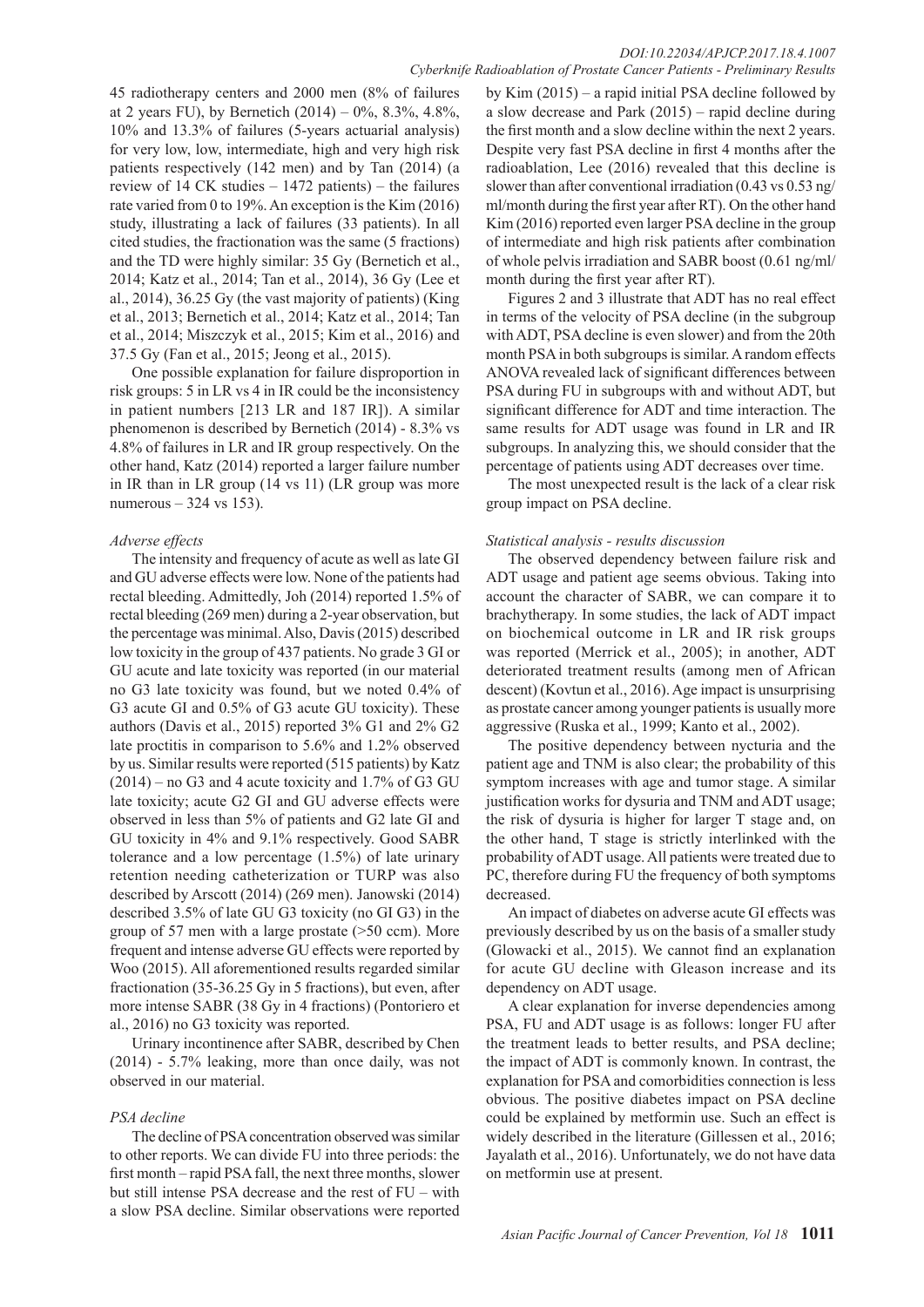#### *Leszek Miszczyk et al*

#### *Study limitations*

Reading this text, we should be aware of four limitations of this study. Two of them concern patient recruitment, one treatment and one Follow-Up.

The first two limitations consider patient enrollment. Choline and/or PSMA-PET was not an obligatory examination before the SABR. Due to financial reasons, we undergo this examination for HR patients only; but this could, potentially, exclude patients with solitary, early metastases.

On the other hand, the 50 mm limit of maximal prostate dimension could impact the final results contrarily – there is some possibility that the cancer mass in a larger prostatic gland is bigger, which could influence indirectly treatment results (this 50 mm limit could improve them).

One of the weaknesses is connected to the treatment itself – not meeting ADT usage criteria (an additional issue was the different kinds of anti-hormonal drugs used). As aforementioned, we as radiation oncologists have a clear protocol of ADT usage and we had a limited impact on this phenomenon, but such a situation could lead to a change in the treatment results. On the other hand, it permitted ADT impact analysis.

The main weak-point is the short Follow-Up (mean 16.9, median 15.0 months). As mentioned in the first part of the Discussion, it probably resulted in a very low failure percentage, enabling sustained analysis of their causes.

The results obtained and the performed discussion enable us to conclude that stereotactic ablative radiotherapy of low and intermediate risk prostate cancer patients is a safe, well-tolerated and effective treatment modality (2.25% of failures).

The inclusion of T2c patients to the treatment group and the low percentage of failures in the intermediate risk group, as well as a lack of risk group impact on PSA decline, allow us to form the assumption that such a treatment could even be used in more advanced cases.

The results do not enable us to define clearly the impact of ADT on radioablation results of LR and IR+ T2c prostate cancer patients.

#### *Conflict of interest statement*

 The main author has lectured on this topic during Accuray meetings.

## **References**

- Arscott WT, Chen LN, Wilson N, et al (2014). Obstructive voiding symptoms following stereotactic body radiation therapy for prostate cancer. *Radiat Oncol*, **9**, 163.
- Bernetich M, Oliai C, Lanciano R, et al (2014). SBRT for the primary treatment of localized prostate cancer: The effect of Gleason score, dose and heterogeneity of intermediate risk on outcome utilizing 2.2014 NCCN risk stratification guidelines. *Front Oncol*, **4**, 312.
- Chen LN, Suy S, Wang H, et al (2014). Patient-reported urinary incontinence following stereotactic body radiation therapy (SBRT) for clinically localized prostate cancer. *Radiat Oncol*, **9**, 148.
- Davis J, Sharma S, Shumway R, et al (2015). Stereotactic body radiotherapy for clinically localized prostate cancer: Toxicity and biochemical disease-free outcomes from a

multi-institutional patient pegistry. *Cureus*, **7**, 395.

- Fan CY, Chao HL, Huang WY, et al (2015). Stereotactic ablative radiotherapy with CyberKnife in the treatment of locally advanced prostate cancer: preliminary results. *Tumori*, **101**, 684-91.
- Fowler JF (2005). The radiobiology of prostate cancer, including new aspects of fractionated radiotherapy. *Acta Oncol*, **44**, 265-76.
- Fowler JF, Toma-Dasu I, Dasu A (2013). Is the α/β ratio for prostate tumours really low and does it vary with the level of risk at diagnosis?. *Anticancer Res*, **33**, 1009-11.
- Freeman D, Dickerson G, Perman M (2014). Multi-institutional registry for prostate cancer radiosurgery: a prospective observational clinical trial. *Front Oncol*, **4**, 369.
- Gillessen S, Gilson C, James N, et al (2016). STAMPEDE trial management group. Repurposing metformin as therapy for prostate cancer within the STAMPEDE trial platform. *Eur Urol*, **70**, 906-8.
- Glowacki G, Majewski W, Wojcieszek P, et al (2015) Acute toxicity of robotic ultrahypofractionated radiotherapy CyberKnifeTM in prostate cancer patients. *Neoplasma*, **62**, 674-82.
- Incrocci L, Wortel RC, Alemayehu WG, et al (2016). Hypofractionated versus conventionally fractionated radiotherapy for patients with localised prostate cancer (HYPRO): final efficacy results from a randomised, multicentre, open-label, phase 3 trial. *Lancet Oncol*, **17**, 1061-9.
- Janowski E, Chen LN, Kim JS, et al (2014). Stereotactic body radiation therapy (SBRT) for prostate cancer in men with large prostates (≥50 cm(3)). *Radiat Oncol*, **9**, 241.
- Jayalath VH, Ireland C, Fleshner NE, et al (2016). The relationship between metformin and serum prostate-specific antigen levels. *Prostate*, **76**, 1445-53.
- Jeong BK, Jeong H, Ha IB, et al (2015). Stereotactic body radiation therapy for low- to intermediate-risk prostate adenocarcinoma. *J Korean Med Sci*, **30**, 710-5.
- Joh DY, Chen LN, Porter G, et al (2014). Proctitis following stereotactic body radiation therapy for prostate cancer. *Radiat Oncol*, **9**, 277.
- Kanto S, Ohyama C, Okada Y, et al (2002). Clinical features of prostate cancer patients younger than 50 years: report of seven cases. *Int J Urol*, **9**, 91-4.
- Katz AJ, Kang J (2014). Stereotactic body radiotherapy as treatment for organ confined low- and intermediate-risk prostate carcinoma, a 7-year study. *Front Oncol*, **4**, 240.
- Katz AJ, Kang J (2014). Quality of life and toxicity after SBRT for organ-confined prostate cancer, a 7-year study. *Front Oncol*, **4**, 301.
- Kim HJ, Phak JH, Kim WC (2015). Prostate-specific antigen kinetics after stereotactic body radiotherapy as monotherapy or boost after whole pelvic radiotherapy for localized prostate cancer. *Prostate Int*, **3**, 118-22.
- Kim HJ, Phak JH, Kim WC (2016). Hypofractionated stereotactic body radiotherapy in low- and intermediate-risk prostate carcinoma. *Radiat Oncol J*, doi: 10.3857/roj.2015.01571.
- King CR, Freeman D, Kaplan I, et al (2013). Stereotactic body radiotherapy for localized prostate cancer: pooled analysis from a multi-institutional consortium of prospective phase II trials. *Radiother Oncol*, **109**, 217-21.
- Kim HJ, Phak JH, Kim WC (2016). Prostate-specific antigen kinetics following hypofractionated stereotactic body radiotherapy boost and whole pelvic radiotherapy for intermediate- and high-risk prostate cancer. *Asia Pac J Clin Oncol*, doi: 10.1111/ajco.12472.
- Kovtun KA, Chen MH, Braccioforte MH, et al (2016). Race and mortality risk after radiation therapy in men treated with or